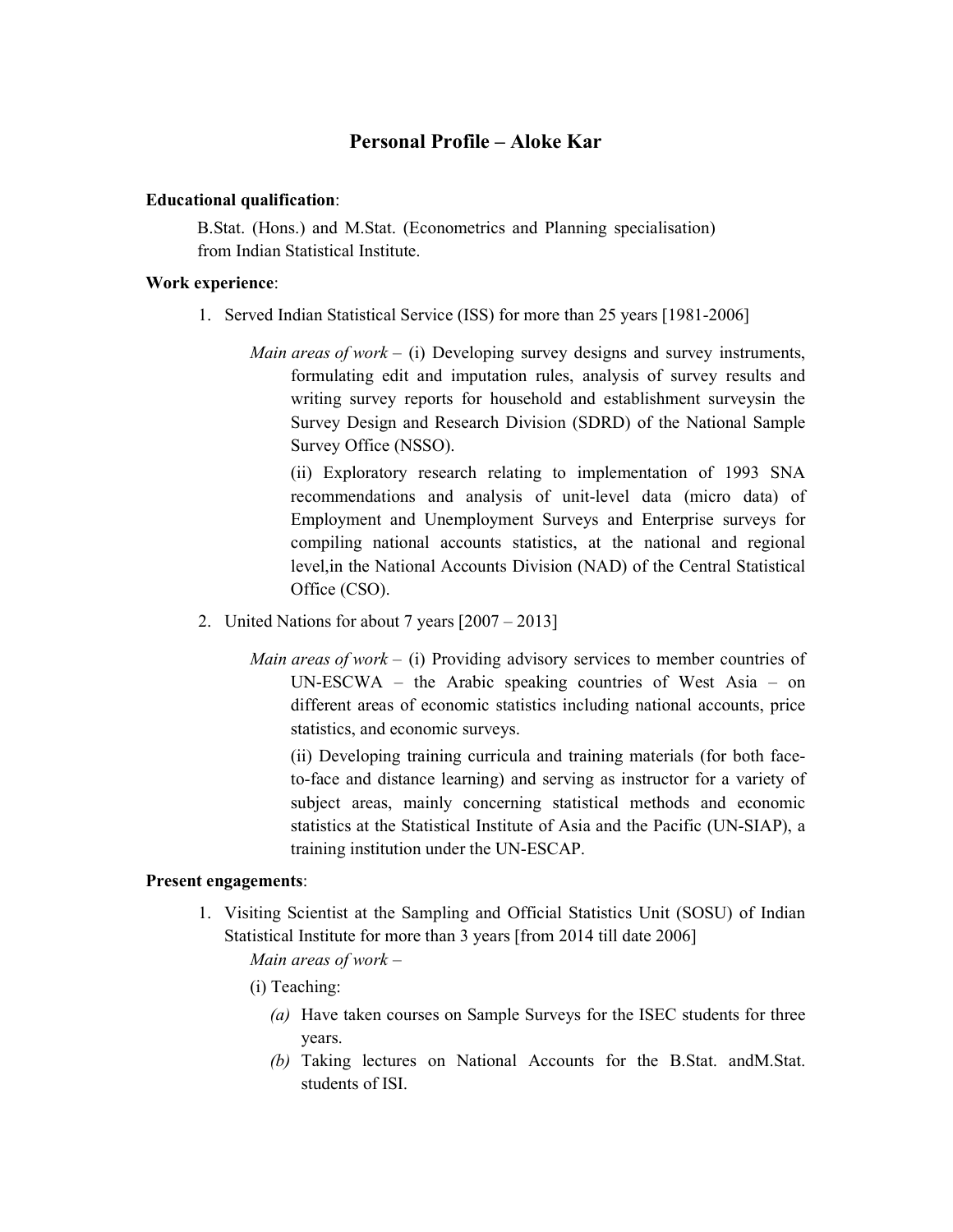- (c) Delivering lecture on Basic Concepts of Sampling and Survey Data Processing as a part of training of Statistical officers of North-Eastern States.
- (ii) Research:
	- (a) Empirical analysis of outsourcing behaviour of manufacturing industries in India..
	- (b) Critical examination of sampling designs adopted by the NSSO for conducting household surveys in rural areas.
- 2. Working for Government of India: Served as members in the following Committees constituted by the National Statistical Commission (NSC) [since 2014]
	- (i) Working group for the NSS  $73<sup>rd</sup>$  Round survey on Unincorporated Non-Agricultural Enterprises in Manufacturing, Trade and Other Services (excluding Construction)
	- (ii) Core Group of the Working Group for the NSS  $74<sup>th</sup>$  Round survey on Services Sector based on list frame as a prelude to conducting Annual Survey on Services.
	- (iii) Committee on Real Sector Statistics.
- 3. Working for International organisations: [since 2014]
	- (i) As a resource person for the Training on Understanding Estimation of Agriculture Share in GDP conducted by the Asian Development Bank (ADB), 10-14 March 2014 at the Centre for Agricultural Statistics, Vientiane, Lao PDR.
	- (ii) As a resource person of the International Labour Office (ILO) for the training workshop on tabulation plan and report writing held during 9- 13 February 2015 for government officials of Myanmar involved in the survey on Labour Force-Child Labour and School-to-Work Transition Survey conducted jointly by the Department of Labour and Central Statistical Office of Myanmar with the assistance of ILO.
	- (iii) As a Food and Agriculture Organisation (FAO) Consultant for conducting a short-term training programme on Sampling Methodology (contextual to Agricultural and Rural Statistics), during 5 – 9 July 2015 at Bangladesh Bureau of Statistics, Dhaka.
	- (iv) As an External Collaborator of ILO for reviewing and checking validated dataset and draft tables of Child Labour Survey conducted by the ILO in Myanmar and finalizing the survey report – Aug. to Oct. 2015 (extended till Dec. 2015).
	- (v) As a consultant of the UN-ESCAP for working as a resource person for the Second Regional Training Course on Sampling Methods for Producing Core Data Items for Agricultural and Rural Statistics, 9 – 20 November 2015, Jakarta, Indonesia.